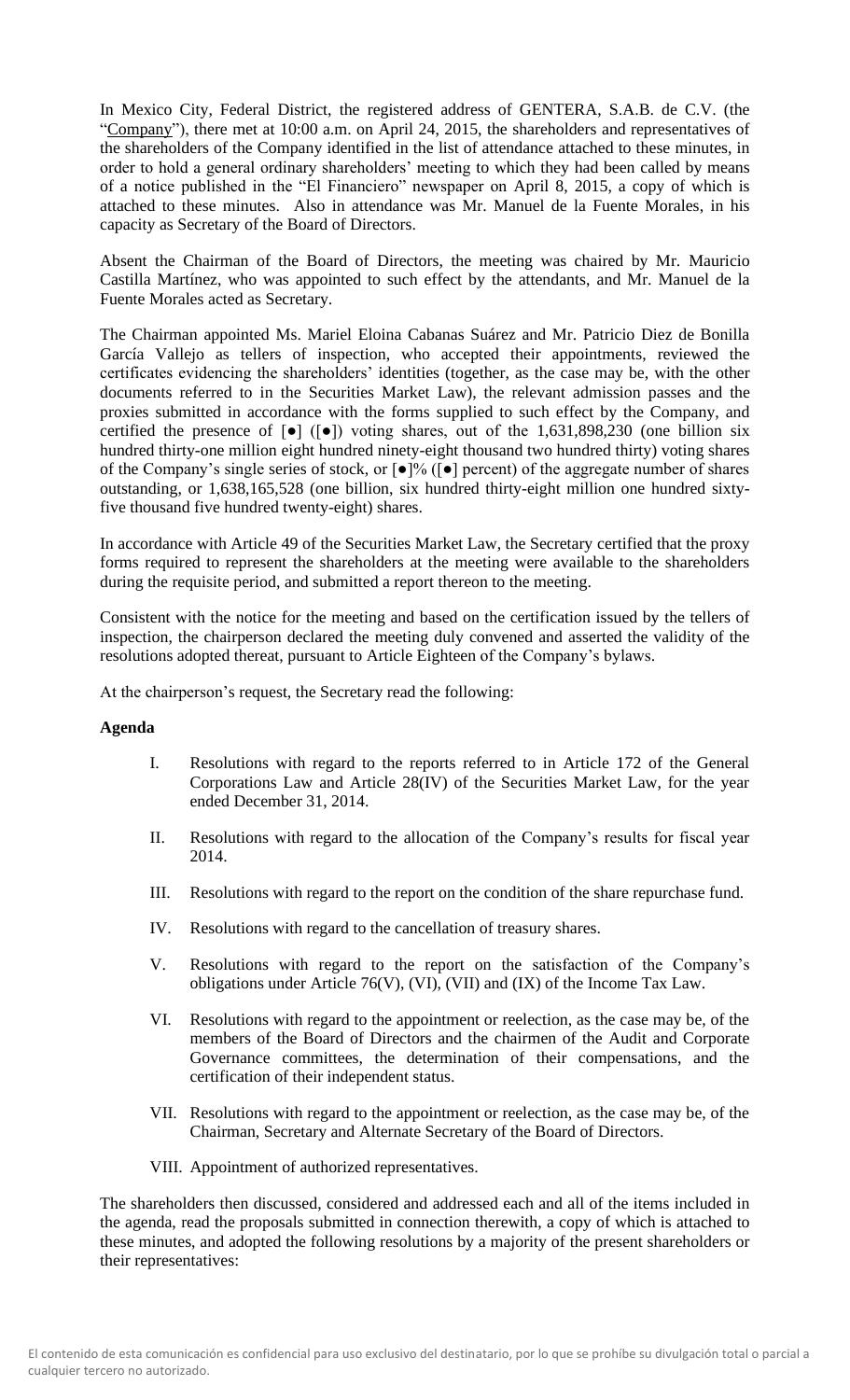## **Resolutions**

## **I. Resolutions with regard to the reports referred to in Article 172 of the General Corporations Law and Article 28(IV) of the Securities Market Law, for the year ended December 31, 2014.**

- I.1 It is hereby resolved to acknowledge and approve (i) the reports submitted by the Audit and Corporate Governance committees pursuant to Article 43 of the Securities Market Law; (ii) the report submitted by the Chief Executive Officer pursuant to Article 44(XI) of the Securities Market Law as with respect to the Company's operations during the year ended December 31, 2014, including (a) the annual sustainability report as with respect to the Company's performance during such period and (b) the Company's consolidated financial statements as of and for the year ended December 31, 2014, including the auditor's report thereon; (iii) the opinion of the Board of Directors as with respect the report submitted by the Chief Executive Officer; (iv) the report submitted by the Board of Directors pursuant to paragraph (b) of Article 172 of the General Corporations Law, as with respect to the principal accounting and disclosure policies and criteria followed in connection with the preparation of the Company's financial information; and (v) the report of Board of Directors referred to in Article 28(IV)(e) of the Securities Market Law as with respect to the activities of and the matters in which the Board of Directors was involved in 2014. The aforementioned reports were read by the Secretary at the request of the chairperson.
- I.2 It is hereby resolved to attach to the minutes of this meeting a copy of each of the reports referred to in item I.1 above, including the Company's financial statements as of and for the year ended December 31, 2014, which are comprised of the following documents:
	- **Balance Sheet;**
	- Income Statement;
	- **Exercise 1** Statement of Changes in Stockholders' Equity;
	- Cash Flow Statement, and
	- Notes to the financial statements.
- I.3 It is hereby resolved to approve each and all of the actions taken and the transactions entered into by the Company during the year ended December 31, 2014, and to ratify each and all of the actions taken the Company's Board of Directors as of such date.

## **II. Resolutions with regard to the allocation of the Company's results for fiscal year 2014.**

- II.1 It is hereby resolved to allocate the Company's net profit pursuant to its audited financial statements as of and for the year ended December 31, 2014, as follows:
	- (i) MXN \$156,184,569.19 (one hundred fifty-six million one hundred eightyfour thousand five hundred sixty-nine pesos and nineteen cents), to increase the legal reserve fund;
	- (ii) MXN \$184,532,543.42 (one hundred eighty four million five hundred thirty-two thousand five hundred forty-three pesos and forty-two cents), to increase the share repurchase fund, and
	- (iii) the balance, or MXN \$2,789,974,271.25 (two billion seven hundred eighty-nine million nine hundred seventy-four thousand two hundred seventy one pesos and twenty-five cents), to the Company's retained earnings account.
- II.2 It is hereby resolved to allocate MXN \$1, 240,242,654.80 M.N. (one billion two hundred forty million two hundred forty-two thousand six hundred fifty-four pesos and eighty cents) of the Company's retained earnings as of December 2013, to pay a dividend of Ps.0.76 (seventy-six cents) per share, which amount may vary depending on the number of shares outstanding as of the payment date. Such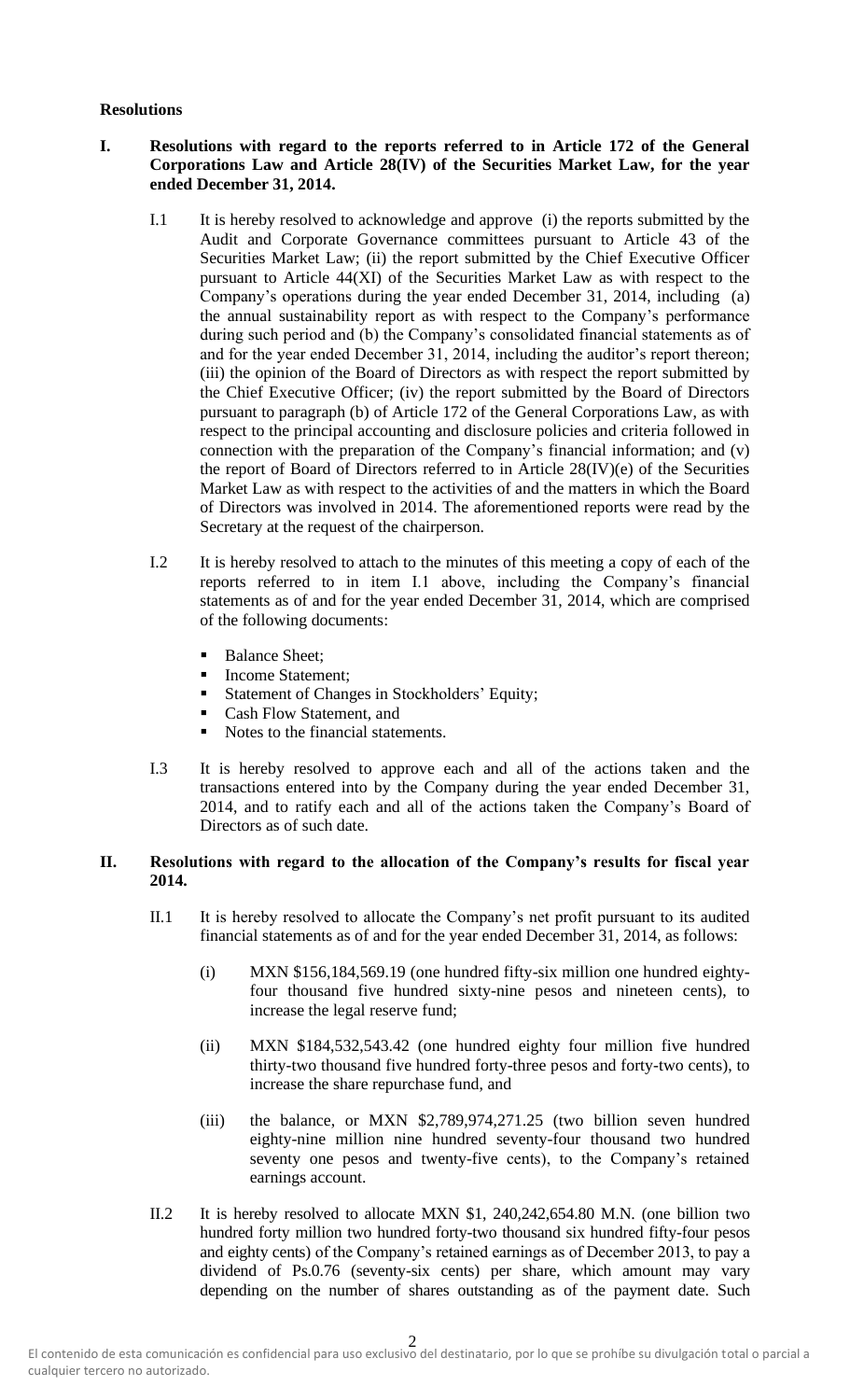dividend will be paid on May 15, 2015, through S.D. INDEVAL Institución para el Depósito de Valores, S.A. de C.V.

# **III. Resolutions with regard to the report on the condition of the share repurchase fund.**

- III.1 It is hereby resolved to acknowledge and approve in its terms the report on the condition of the Company's share repurchase fund, which was issued in accordance with Article 60(III) of the General Provisions Applicable to all Issuers and Other Participants in the Securities Market (commonly known as the *Circular Única de Emisoras*) and with the Company's Share Repurchase Policies. A copy of said report is to be attached to the minutes of this meeting.
- III.2 The share repurchase fund for the foregoing fiscal year shall amount to MXN \$700,000,000 (seven hundred million pesos) and may be used in accordance with the Company's Share Repurchase Policies.

#### **IV. Resolutions with regard to the cancellation of treasury shares.**

- IV.1 It is deemed in the Company's interests to cancel 9,482,809 (nine million four hundred eighty-two thousand eight hundred nine) treasury shares of common stock, no par value, of the Company's single series of stock, which were repurchases by the Company during the period from April 30, 2013, to March 31, 2014, without such cancellation resulting in a decrease in the Company's outstanding capital.
- IV.2 As a result of the above, the Company's capital is divided into 1,638,682,719 (one billion six hundred thirty-eight million six hundred eighty-two thousand seven hundred nineteen) shares of common stock, no par value, all of which comprise a single series of stock, of which 415,595,676 (four hundred fifteen million five hundred ninety-five million six hundred seventy-six) shares of common stock, no par value, represent the Company's minimum fixed capital and 1,223,087,043 (one billion two hundred twenty-three million eighty-seven thousand forty three) shares of common stock, no par value, represent the Company's variable capital.
- IV.3 It is hereby resolved to update the registration of the Company's shares with the National Securities Registry and, subsequently, cancel the stock certificates currently deposited with S.D. Indeval, Institución para el Depósito de Valores, S.A. de C.V., so as to reflect the cancellation of the aforementioned shares.

## **V. Resolutions with regard to the report on the satisfaction of the Company's obligations under Article 76(V), (VI), (VII) and (IX) of the Income Tax Law.**

It is hereby resolved to acknowledge the report on the satisfaction of the Company's tax obligations for the year ended December 31, 2014, submitted in accordance with Article 76(V), (VI), (VII) and (IX) of the Income Tax Law and read by the Secretary. According to such report, as of the date thereof the Company was in compliance with all of its obligations.

## **VI. Resolutions with regard to the appointment or reelection, as the case may be, of the members of the Board of Directors and the chairmen of the Audit and Corporate Governance committees, the determination of their compensations, and the certification of their independent status.**

VI.1 It is hereby resolved to accept the resignations of Messrs. Álvaro Rodríguez Arregui and Guillermo José Simán Dada to their positions as Directors.

It is hereby acknowledged that the shareholders expressed to Messrs. Rodríguez and Simán their appreciation for their services, approved each and all of the actions taken by them in connection the performance of their duties, and released them from any liability in which they may have incurred as a result thereof.

VI.2 It is hereby resolved to appoint Messrs. Antonio Rallo Verdugo and Francisco Javier Arrigunaga Gómez del Campo to the Board of Directors. Both individuals,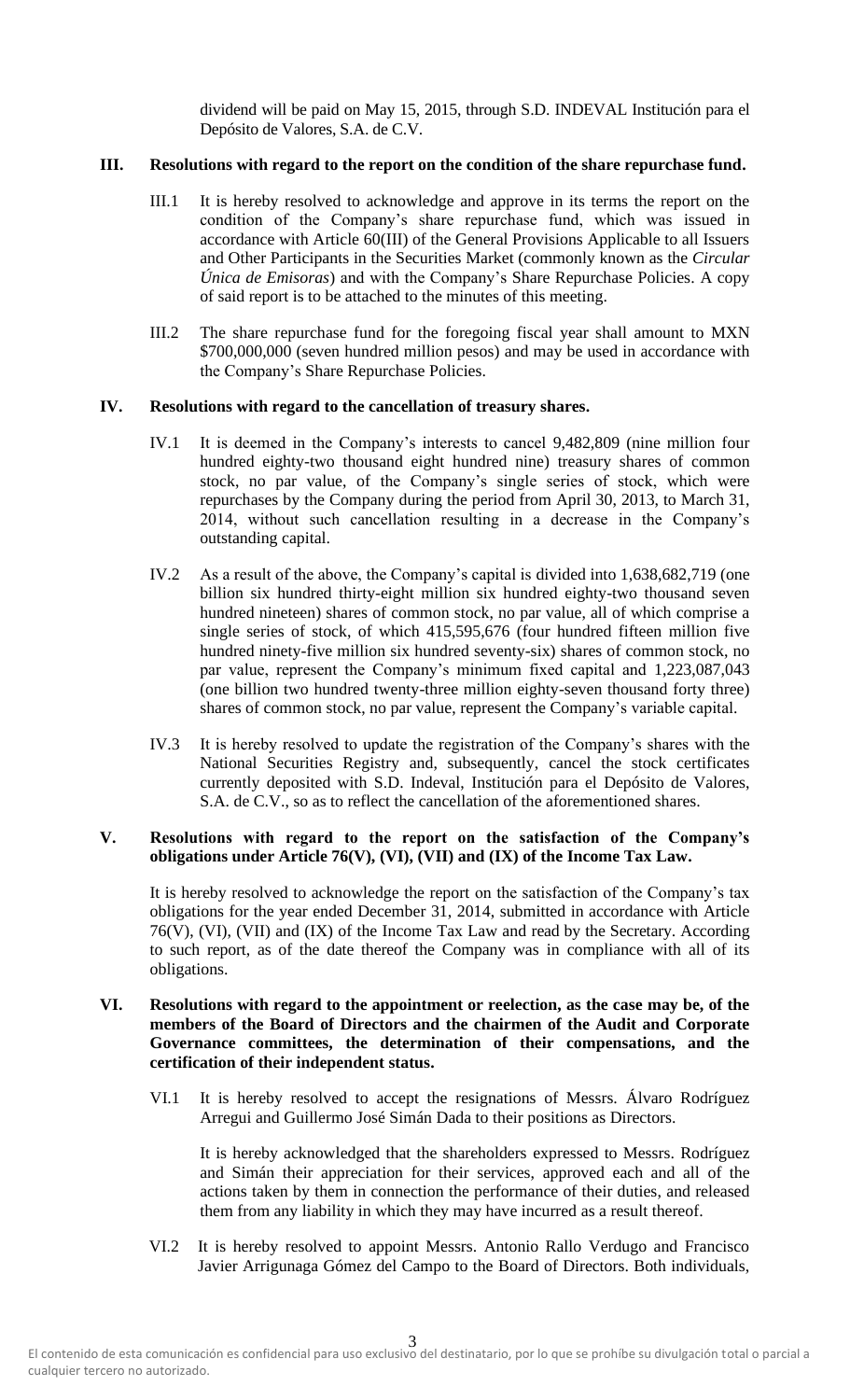having had notice of their prospective appointment, have accepted such appointments and taken the requisite oaths of office.

- VI.3 It is hereby resolved to reelect Messrs. Carlos Antonio Danel Cendoya, Carlos Labarthe Costas, Claudio Xavier González Guajardo, John Anthony Santa María Otazúa, José Ignacio Ávalos Hernández, José Manuel Canal Hernando, Juan Ignacio Casanueva Pérez, Juan José Gutiérrez Chapa, Luis Fernando Narchi Karam, Martha Elena González Caballero and Rose Nicole Dominique Reich Sapire as members of the Company's Board of Directors
- VI.4 As a result of the above, the Board of Directors of the Company shall be hereafter comprised of the following individuals, who are either independent or related directors as indicated beside their names:

| <b>Directors</b>                            | <b>Status</b> |
|---------------------------------------------|---------------|
| Antonio Rallo Verdugo                       | Independent   |
| Carlos Antonio Danel Cendoya                | Related       |
| Carlos Labarthe Costas                      | Related       |
| Claudio Xavier González Guajardo            | Independent   |
| Francisco Javier Arrigunaga Gómez del Campo | Independent   |
| John Anthony Santa María Otazúa             | Independent   |
| José Ignacio Ávalos Hernández               | Related       |
| José Manuel Canal Hernando                  | Independent   |
| Juan Ignacio Casanueva Pérez                | Related       |
| Juan José Gutiérrez Chapa                   | Related       |
| Luis Fernando Narchi Karam                  | Independent   |
| Martha Elena González Caballero             | Independent   |
| Rose Nicole Dominique Reich Sapire          | Independent   |

- VI.5 It is hereby resolved to appoint Mrs. Rosa Nicole Dominique Reich Sapire as Chairwoman of the Corporate Practices Committee. Such individual, having had notice of her prospective appointment, has accepted such appointment and taken the requisite oath of office.
- VI.6 It is hereby resolved to reelect Ms. Martha Elena González Caballero as Chairwoman of the Audit Committee.
- VI.7 Those directors who hold executive positions will not be entitled to receive any compensation for their board memberships. All other members of the Board of Directors and its committees shall receive such compensations as the Corporate Governance Committee may determine.

#### **VI. Resolutions with regard to the appointment or reelection, as the case may be, of the Chairman, Secretary and Alternate Secretary of the Board of Directors.**

- VI.3 It is hereby resolved to reelect Mr. Carlos Danel Cendoya as Chairman of the Board of Directors.
- VI.4 It is hereby resolved to reelect Mr. Manuel de la Fuente Morales and Ms. Mariel Eloina Cabanas Suárez as Secretary and Alternate Secretary of the Board of Directors, respectively.

#### **VII. Appointment of authorized representatives.**

It is hereby resolved to appoint Messrs. Carlos Labarthe Costas, Carlos Antonio Danel Cendoya, Fernando Álvarez Toca, Manuel de la Fuente Morales, Patricio Diez de Bonilla García Vallejo, Mariel Eloina Cabanas Suárez, Rebeca Leyva Camacho, Mauricio Castilla Martínez, Carlos Alberto Sámano Cruz and Luis Ricaud Arriola as the shareholders' representatives, and to authorize them, jointly or indistinctly, to appear before the notary public of their choice in order to obtain the formalization of all or any section of these minutes, and to take any and all such actions as they may deem necessary or desirable to execute and enforce the resolutions adopted at the foregoing meeting.

There being no further matter to discuss, the Secretary was asked to prepare the foregoing minutes.